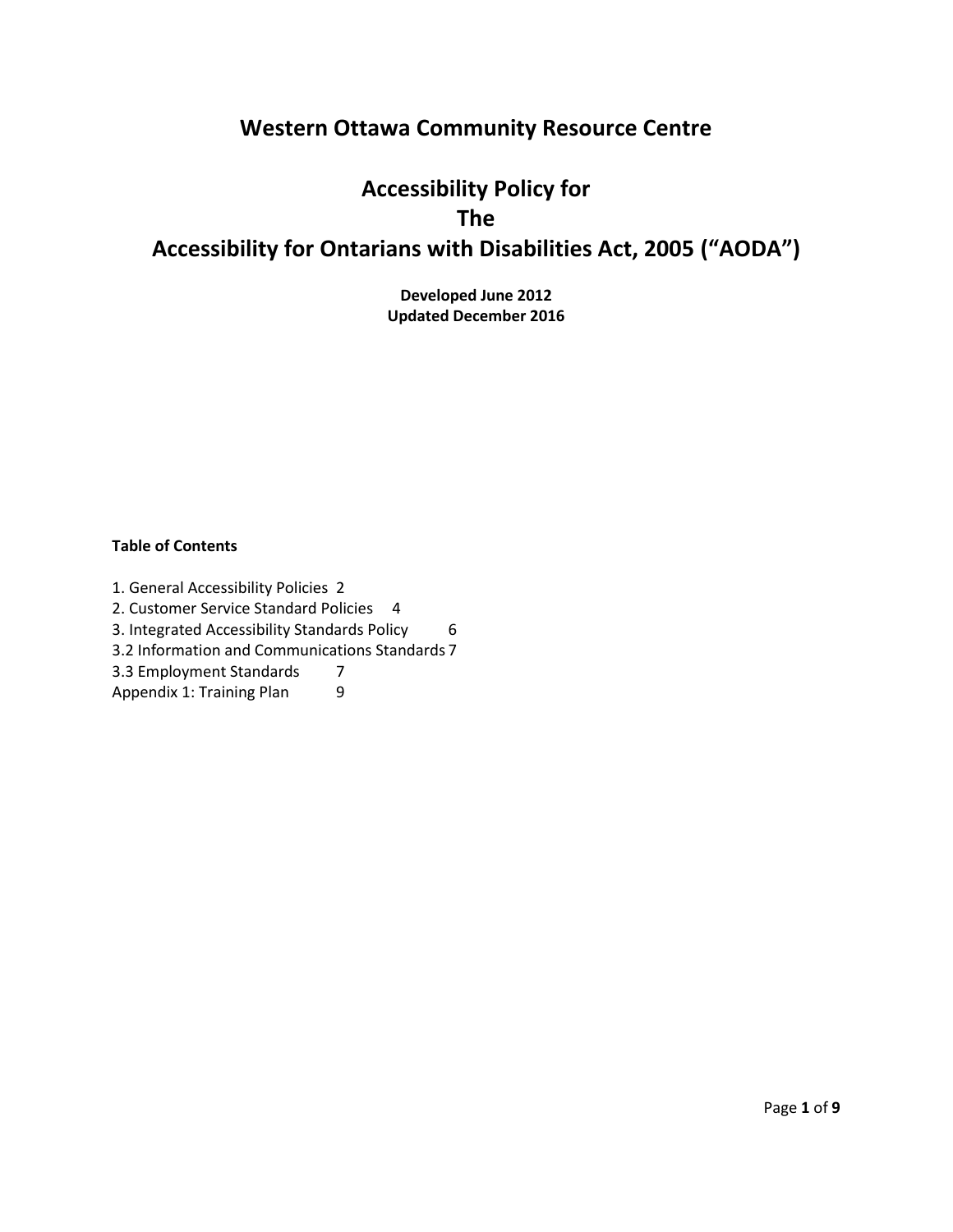# **1. General Accessibility Policies**

# **Policy Objectives**

To ensure that WOCRC Community Resource Centre meets or exceeds the standards set by the Accessibility for Ontarians with Disabilities Act, 2005 ("AODA") and its regulations.

# **Purpose**

Western Ottawa Community Resource Centre ("WOCRC") members and staff are committed to providing goods and services in a manner that respects the dignity and independence of people with disabilities. We are also committed to giving persons with disabilities the same opportunity to access goods and services and allow them to benefit from the same services as all other clients. Unless an alternative measure is necessary to enable the person to access goods or services.

This commitment is consistent with WOCRC's vision where everyone has access to the services and resources they require for their health and well-being; and our mission to provide and coordinate accessible community, health and social services for all members of our diverse communities; and with our guiding belief of equity for all people.

# **Scope**

WOCRC is committed to excellence in serving all clients, including people with disabilities. This policy applies to all Employees, Board of Directors, Volunteers, Third Party Contractors, students, agents and persons acting on behalf of WOCRC.

# **Accessibility Plan**

WOCRC will develop, maintain, and document an Accessibility Plan outlining our strategy to prevent and remove barriers from our program and service locations and to meet our requirements under the legislation.

Status updates on the Plan will be provided annually and we will engage in consultations with persons with disabilities once every five years. The results of the updates will be posted on our web site. Upon request, WOCRC will provide a copy of the Accessibility Plan in an accessible format.

# **Accountability**

The Board of Directors and everyone with a management function at WOCRC is accountable to our clients, employees, staff, and volunteer, and to the government of Ontario for meeting the standards set by the Accessibility for Ontarians with Disabilities Act, 2005 ("AODA") and its regulations. If you have any concerns regarding this policy please contact the Director of Corporate Services at 613-591-3686X 225.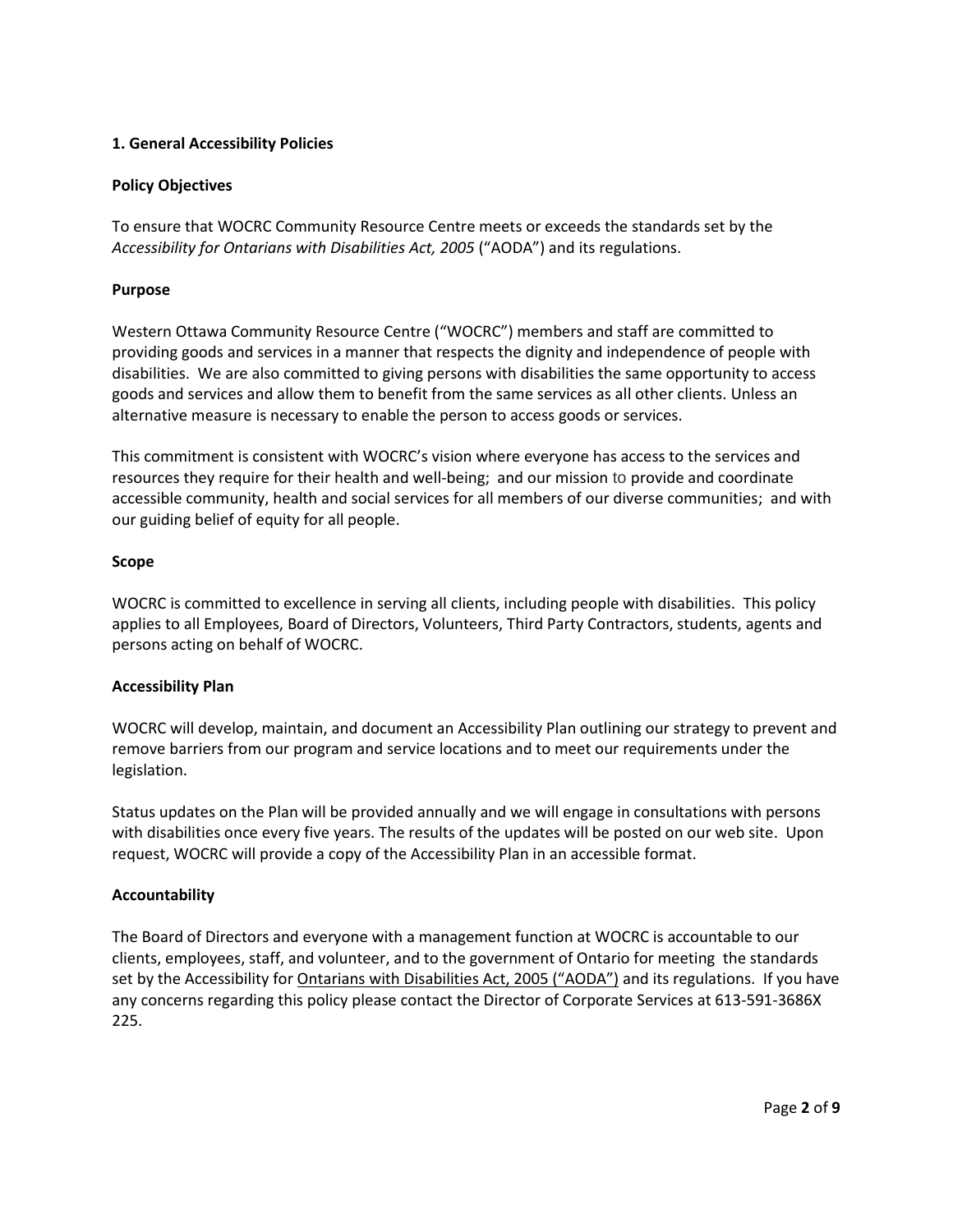# **1.1 Accessibility Principles**

**Dignity** – service is provided in a way that allows the person with a disability to maintain self-respect and the respect of other people. People with disabilities are not treated as an afterthought or forced to accept lesser service, quality or convenience.

**Independence** – service is provided in a way that allows the person with a disability to do things on their own without unnecessary help, or interference from others.

**Integration** – service is provided in a way that allows the person with a disability to benefit from the same services, in the same place, and in the same or similar way as other customers, unless an alternate measure is necessary to enable the person to access goods or services.

**Equal opportunity** – people with disabilities have an opportunity equal to that given to others to access our goods or services.

# **1.2 Accessibility Pledge**

Western Ottawa Community Resource Centre (WOCRC) welcomes and encourages people living with disabilities to use our services. WOCRC will provide access to our services for people with disabilities in a way that respects their right to dignity, independence, and integration.

WOCRC will consider the individual needs of people with disabilities in delivering service by:

- Considering individual and special needs when applying existing WOCRC policies
- Communicating with people in a way that meets their needs
- Welcoming feedback and suggestions about services in a variety of formats
- Welcoming accompanying support people
- Welcoming service animals
- Letting people know if services are not available where possible, for example, if a program is going to be closed or if the website is not available
- Ensuring emergency responses address accessibility
- Training staff and volunteers to provide the best possible service
- Providing a forum for addressing concerns or challenges associated with accessing our services including phone number and key contact information
- Providing opportunities for continuous improvement and regular review of accessibility policies and procedures

# **1.3 Application of Policies**

# **Program Policies**

Program policies will be applied in a way that considers the needs of people with disabilities and respects the principles of dignity, independence and integration.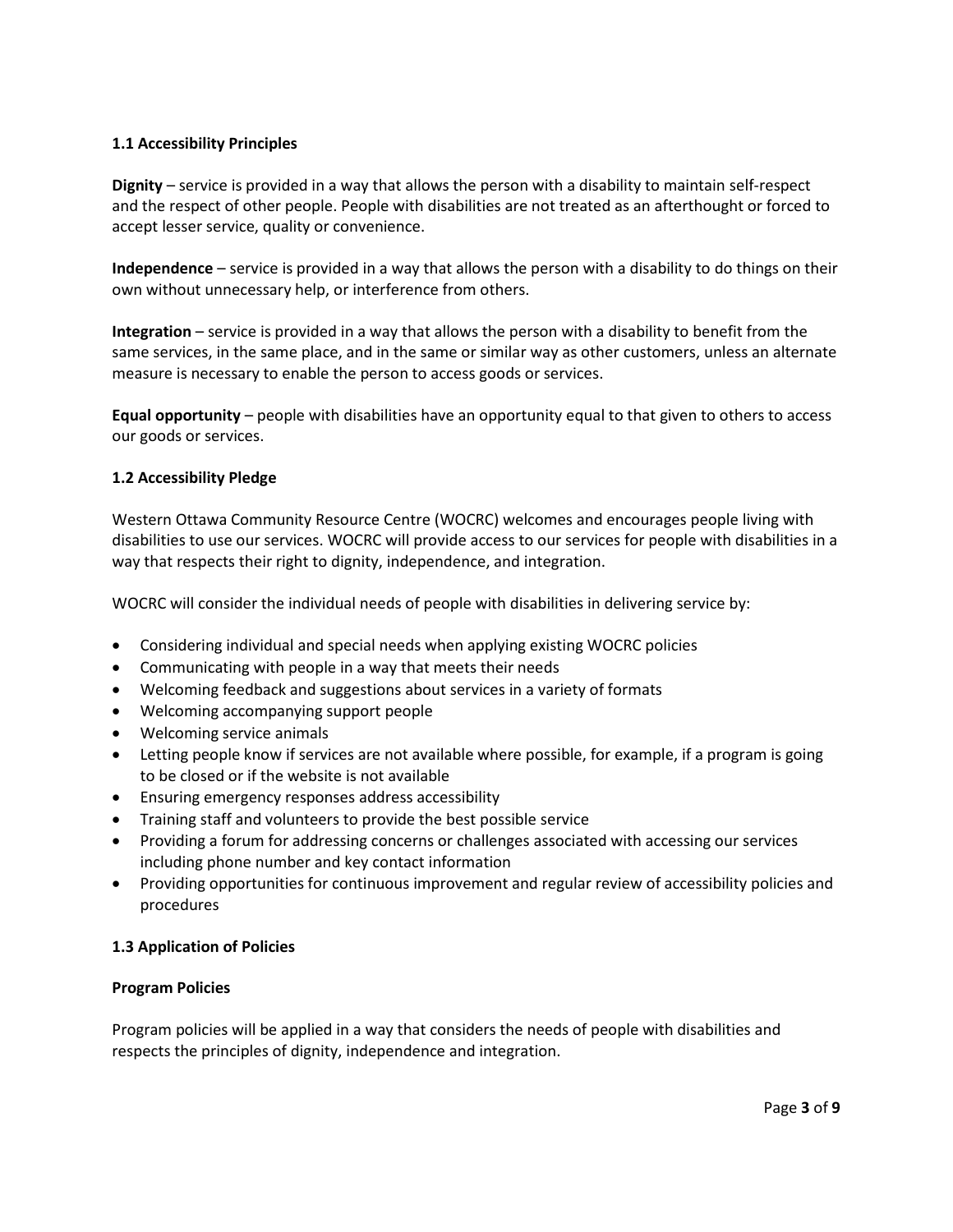#### **Communication**

WOCRC staff, students, and volunteers will communicate with people with disabilities in a way that takes their needs into consideration.

#### **Feedback process**

WOCRC welcomes client feedback and makes information available to all clients on how to provide feedback. This information is provided in the client welcome package and is available on our website.

Feedback is accepted by WOCRC in a variety of formats. Assistance is available to support all clients, including people with disabilities, in providing feedback.

# **Requests for Accommodation under the** *Ontario Human Rights Code*

WOCRC will continue to meet the standards set by the *Ontario Human Rights Code* ("Code"). Where a request for accommodation is made, WOCRC will strive to provide accommodation in a way that most respects the dignity of the person. WOCRC recognizes that people with disabilities may require individualized accommodation and that each person's needs are unique. Accommodation will be provided unless WOCRC experiences "undue hardship" as defined in the Code by doing so.

#### **2. Customer Service Standard Policies**

The following directives address the requirements established by the Accessibility Standards for Customer Service, Ontario Regulation 429/07 ("Customer Service Standard").

# **2.1 Definitions**

**Alternate formats -** Means other ways of publishing information beyond traditional printing.

**Alternative Service -** Means a service generally intended to be temporary that approaches the desired result until such time as the barrier is removed or an equivalent service is put in place.

**Assistive Device -** Means an auxiliary aid such as a communication aid, cognitive aid, personal mobility aid and medical aid (i.e. walker, magnifier, hearing device, or canes).

**Barrier -** A barrier as any policy, practice or procedure, or part of the built environment that prevents someone with a disability from participating fully in WOCRC programs or services because of their disability.

**Contractor -** Is a company or person with a formal or informal contract to provide a specific job or service on behalf of WOCRC.

**Client** - Means any person who receives or seeks to receive services directly or indirectly from WOCRC.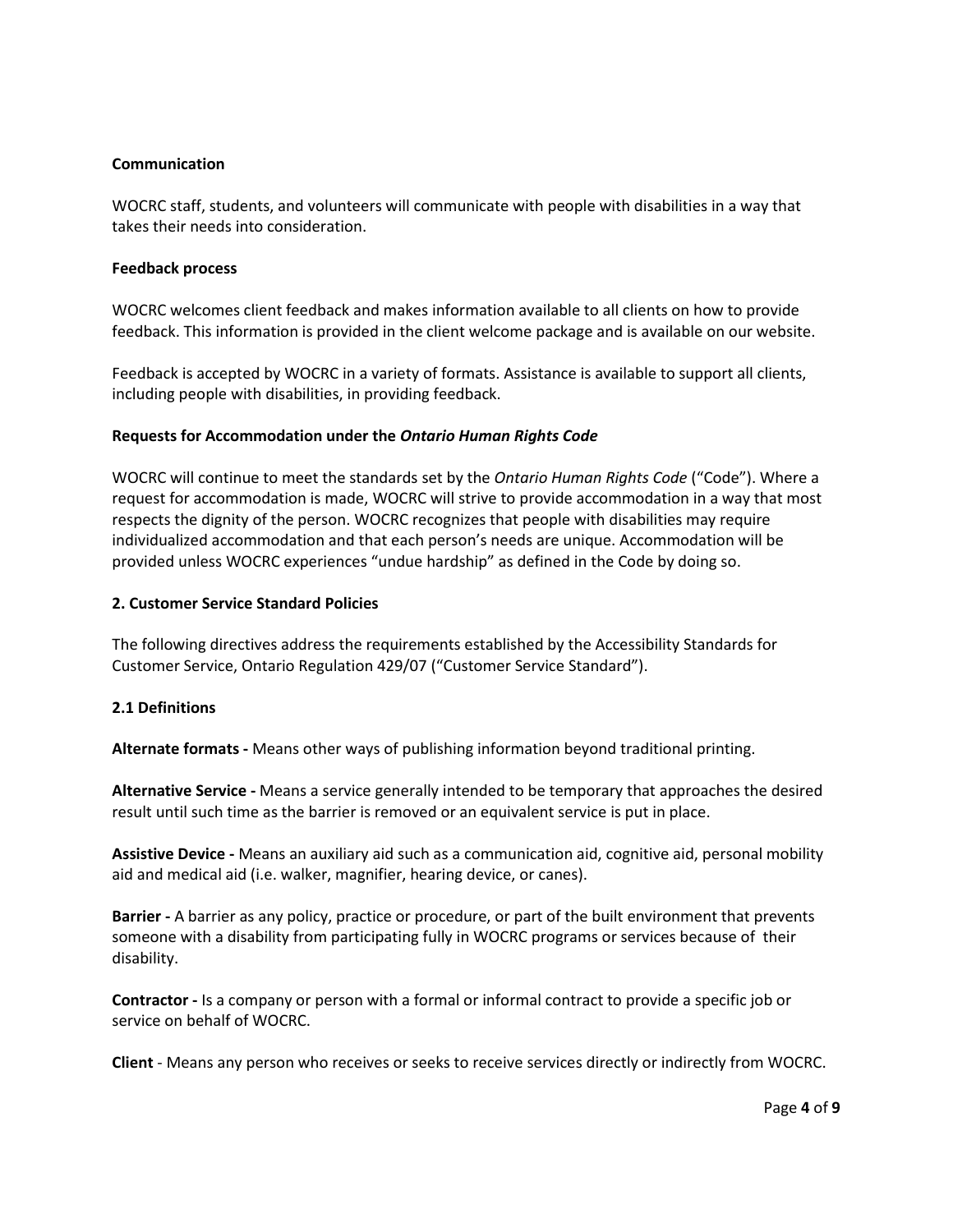**Disability -** Means the same as the definition of disability found in the Ontario Human Rights Code.

WOCRC uses the definition of disability in the AODA. A disability can include: a) physical disability, infirmity, malformation or disfigurement, b) mental impairment or developmental disability, c) learning disability, d) mental disorder, and e) an injury or disability for which government benefits are received.

# **Equivalent -** Means having similar effects.

**Reasonable Efforts -** The Customer Service Standard requires organizations to make reasonable efforts to meet the needs of people with disabilities. WOCRC defines reasonable efforts as providing the best possible service within the context of: available resources, balancing the needs of people with disabilities with others who may encounter barriers to access and with the community at large, the health and safety of WOCRC staff, students, and volunteers, the security of WOCRC property, and existing laws and contracts.

**Service animal** - Means a service animal (usually a dog) for a person with a disability as defined in the Ontario Regulation 429/07 as amended.

**Support person** - Means a support person in relation to a person with a disability, another person who accompanies them in order to help with communication, mobility, personal care or medical needs or with access to goods or services as defined in Ontario Regulation 429/07, as amended.

# **2.2 Provision of Services**

In keeping with WOCRC's mission of providing equitable access in a welcoming and supportive environment, WOCRC will use all reasonable efforts to:

• Provide services in a manner that respects the dignity and independence of people with disabilities and provides them with an equal opportunity to learn about, use or benefit from WOCRC services.

• Integrate services for people with disabilities. WOCRC understands that equitable access sometimes requires different treatment including separate or specialized services. Such services will be offered in a way that respects the dignity and full participation of people with disabilities.

# **2.3 Service Animals**

A support animal may accompany a person with disabilities in the accessing of services unless otherwise excluded by law from premises.

# **2.4 Support people**

A support person may accompany a person with disabilities in the access of services. Where there are fees for services WOCRC will provide advance notice of the amount payable if any in respect of a support person.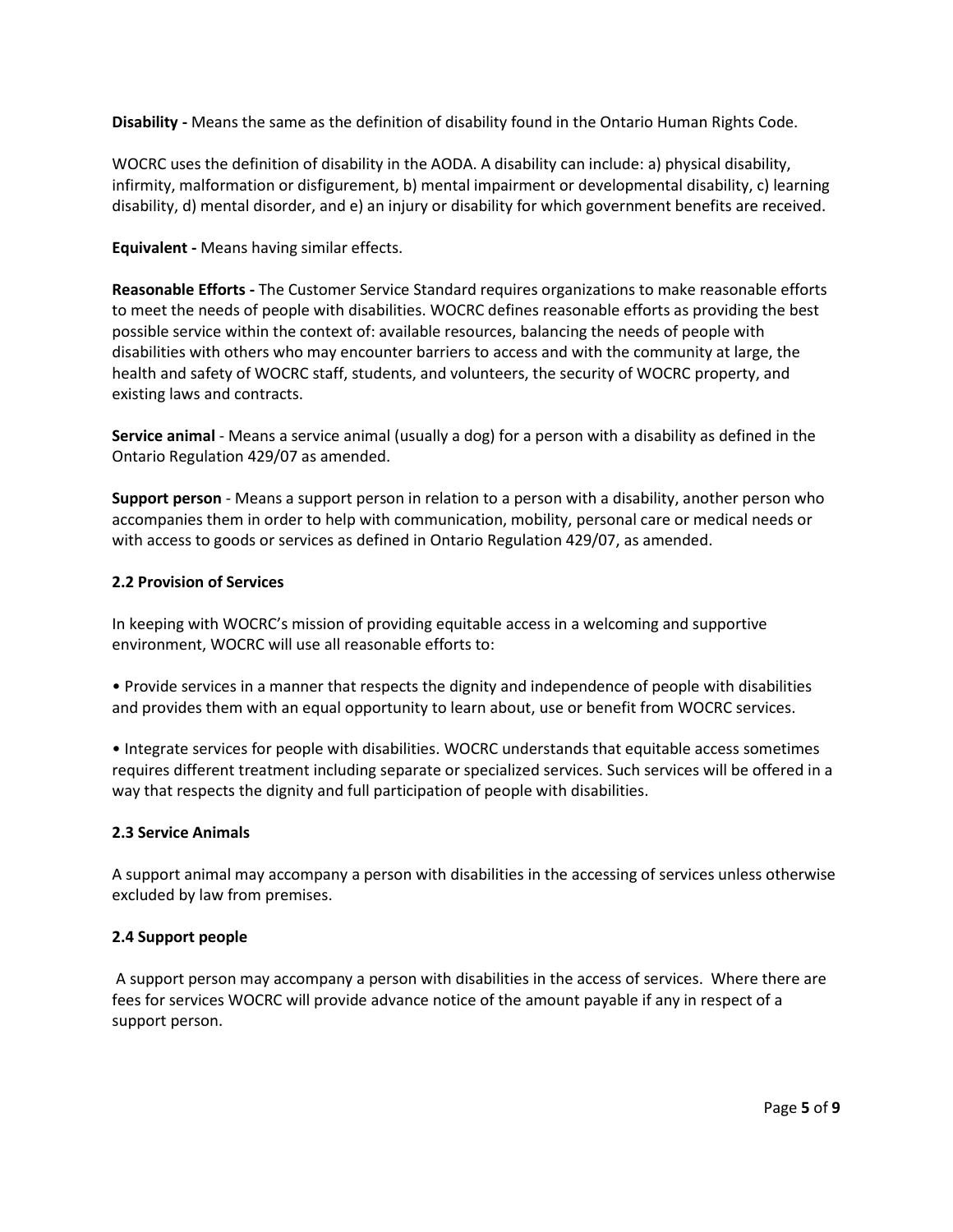# **2.5 Assistive Devices**

WOCRC will provide clients with assistance in the use of assistive devices.

#### **2.6 Notice of temporary service disruption**

WOCRC will provide notice of service disruptions which include the reason for the disruption, how long the disruption will last and a description of available alternatives, if any. In the event of an unplanned disruption, notice will be provided as quickly as possible, in the facilities used and on our website.

#### **2.7 Documentation of Accessible Customer Service**

When required by regulation, any documentation requested by a person with a disability shall be given in a format that takes into account the persons disability. Where possible WOCRC will ensure that the clients are aware that these documents are available.

#### **2.8 Training for staff, students, and volunteers**

WOCRC will provide training to employees, students, volunteers, and other persons providing services at WOCRC on Ontario's Customer Service accessibility laws and on the Human Rights Code as it relates to people with disabilities.

Training will be provided in a way that best suits the duties of employees, students, volunteers, and other persons providing services. Training is provided during orientation and ongoing as regulations, policies and procedures change.

WOCRC will keep a record of training provided under the Customer Service Standard.

# **3. Integrated Accessibility Standards Policy**

#### **Policies on Employment and Information and Communication**

The following policies have been established by WOCRC to govern the provision of programs and services to comply with Regulation 191/11, "Integrated Accessibility Standards" ("IAS"). These standards are designed to break down barriers and increase accessibility for people with disabilities in the areas of information and communications, employment, and transportation.

#### **3.1 Training Requirements**

WOCRC will ensure that training is provided on the requirements of the Integrated Accessibility Standards and continue to provide training on the Ontario *Human Rights Code* as it pertains to persons with disabilities, to employees, staff, volunteers, and all persons who participate in developing WOCRC policies. The training will be appropriate to the duties of the job held by the person being trained.

Training will be provided in a way that best suits the duties of employees, students, volunteers, and other persons providing services. Training is provided during orientation an ongoing as regulations, policies and procedures change.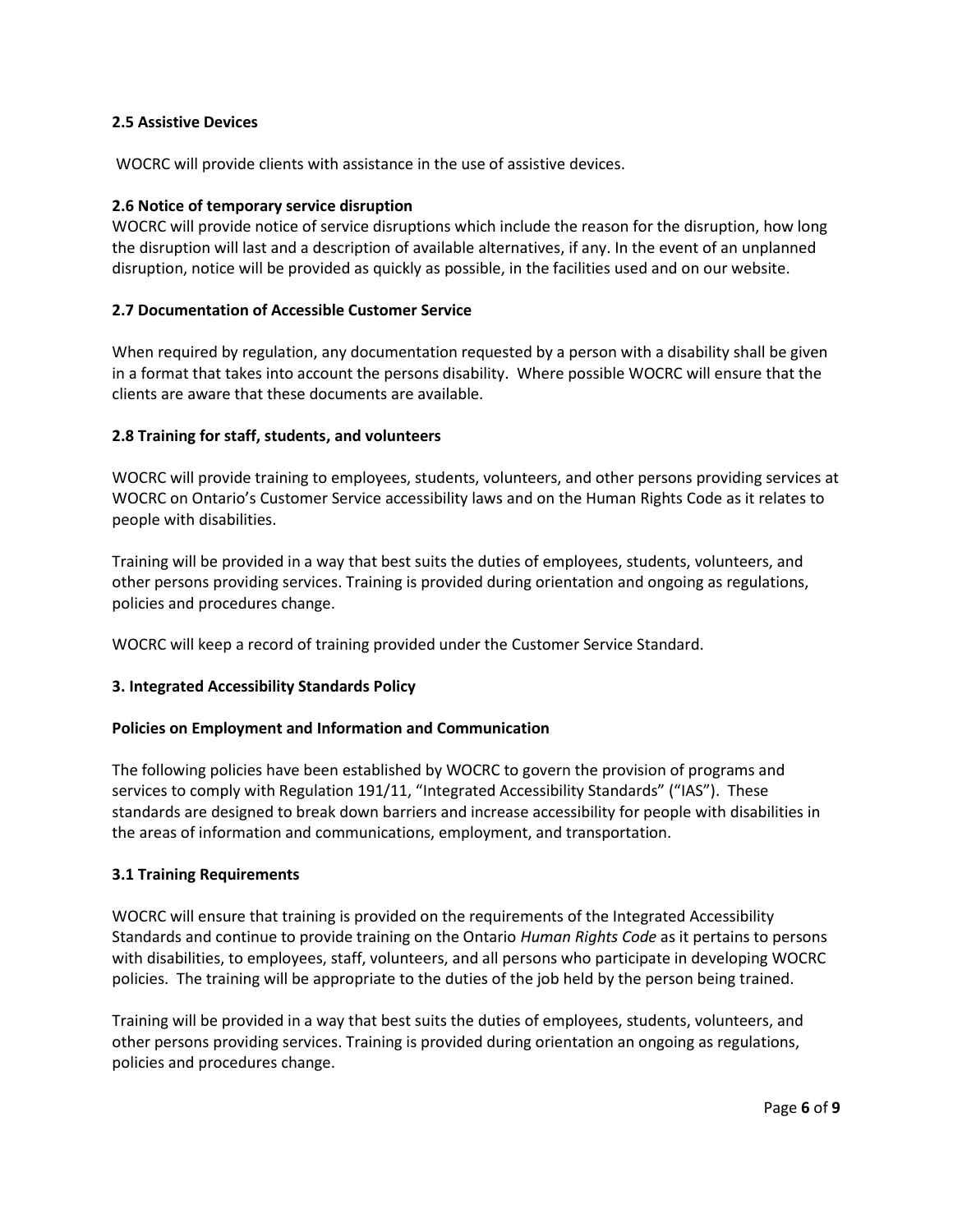WOCRC will keep a record of training provided under the IAS.

# **3.2 Information and Communications Standards**

# **Feedback**

WOCRC will ensure that its processes for receiving and responding to feedback are accessible to persons with disabilities by providing, or arranging for the provision of, accessible formats and communications supports, upon request.

# **Accessible Formats and Communication Supports**

Upon request, WOCRC will provide, or will arrange for the provision of accessible formats and communication supports for persons with disabilities in a timely manner that takes into account the person's accessibility needs due to disability. WOCRC will consult with the person making the request to determine the suitability of an accessible format or communication support.

WOCRC will notify the public about the availability of accessible formats and communication supports, on our website.

If you would like a copy of this policy in an alternate format please see main reception, call 613-591- 3686 or email info@wocrc.ca.

# **Accessible Websites and Web Content**

WOCRC will ensure that its Internet and Intranet websites, including web content, conform to the World Wide Web Consortium Web Content Accessibility Guidelines (WCAG) 2.00, at Level A except where this is impractical.

# **3.3 Employment Standards**

# **Recruitment**

WOCRC will notify its employees and the public about the availability of accommodation for applicants with disabilities in its recruitment process.

# **Selection Processes**

WOCRC will notify job applicants, when they are individually selected to participate in the selection process, that accommodations in materials or processes used are available upon request.

If a selected application requests an accommodation, the People Services Manager will consult with the applicant and provide, or arrange for the provision of, a suitable accommodation in a manner that takes into account the applicant's accessibility needs due to disability.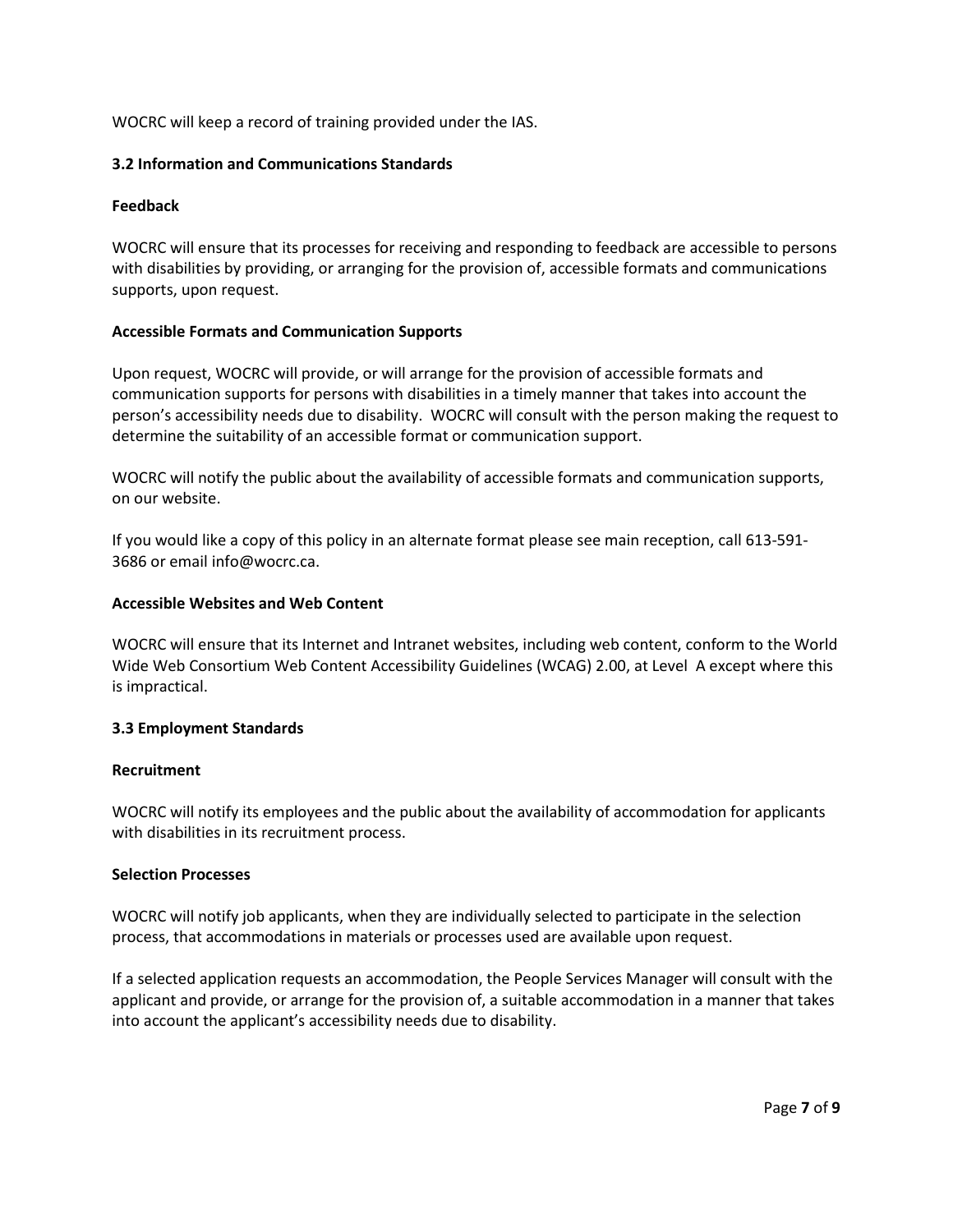#### **Notice to Successful Applicants**

When making offers of employment, WOCRC will notify the successful applicant of its policies for accommodating employees with disabilities.

### **Support Available to Employees**

WOCRC informs employees of policies and updates to policies used to support employees with disabilities. Upon the request of an employee with a disability, the People Services Manager will consult with the employee to provide, or arrange for the provision of, accessible formats and communication supports for information that is needed to perform job duties and to participate in the general workplace culture of WOCRC.

#### **Workplace Emergency Response Information**

WOCRC will provide individualized workplace emergency response information to employees who have a disability that requires such individual information, when made aware of the need for an accommodation due to a disability. The People Services Manager will provide this information as soon as practical after becoming aware of the disability.

When an employee requires assistance, the People Services Manager will, with the consent of the employee, provide the workplace emergency response information to the person designated to provide assistance.

The workplace emergency response information will be reviewed when the employee moves to a new work location, when the employee's accommodation needs change, and when the general emergency response policies are reviewed.

# **Documentation of Individual Accommodation Plans**

Accommodation plans and emergency response plans will be documented and maintained in the employee's Human Resource file.

#### **Return to Work Process**

WOCRC will maintain a documented return to work process for employees who have been absent from work due to a disability and who require disability-related accommodations to return to work.

#### **Performance Management, Career Development, and Advancement & Redeployment**

WOCRC will continue to take into account the accessibility needs of employees with disabilities, as well as individual accommodation plans, when conducting performance appraisals, providing career development, or when redeploying employees.